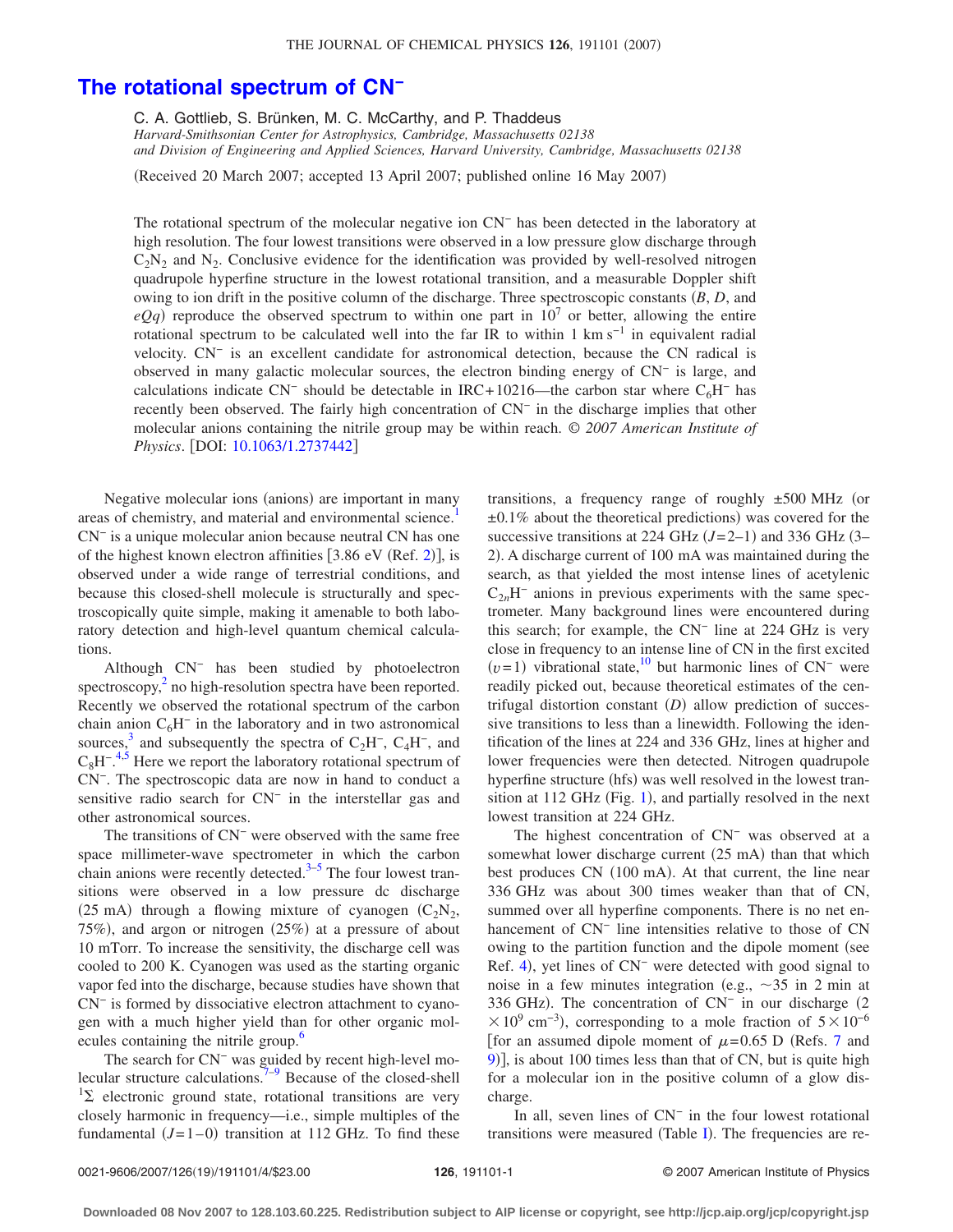<span id="page-1-0"></span>

FIG. 1. The  $J=1$  ← 0 line of CN<sup>-</sup> with resolved <sup>14</sup>N quadrupole hyperfine structure. Shown beneath the observed spectrum is a stick diagram of the classic triplet hyperfine pattern predicted by the spectroscopic constants in Table [II.](#page-1-2) Owing to the modulation and detection scheme employed, the instrumental line shape is approximately the second derivative of a Lorentzian. The integration time was 74 min.

produced to a rms of only 13 kHz (or about  $1\%$  of the pressure broadened linewidth) with three spectroscopic constants: the rotational constant *B*, the centrifugal distortion constant *D*, and the quadrupole coupling constant  $eQq$  (Table [II](#page-1-2)). With these three constants and the sixth-order centrifugal distortion constant *H* calculated theoretically  $[H=0.241 \text{ Hz}]$ (Ref. [7](#page-3-4))], the entire rotational spectrum can now be predicted to two parts in  $10<sup>6</sup>$  at 2 THz, allowing for deep searches well into the far IR in essentially all astronomical sources.

The evidence that the assigned lines are from CN<sup>−</sup> is overwhelming. The close harmonicity and the absence of fine structure confirm that the carrier has a closed-shell  ${}^{1}\Sigma$ ground state. The large rotational constant indicates that the carrier is almost certainly a light diatomic molecule. Hfs in the 1–0 transition with relative intensities in the theoretical ratio of  $5:3:1$  $5:3:1$  (Fig. 1) and the quadrupole coupling constant  $(eQq)$  within 10% of that of HCN [-4.71 MHz (Ref. [11](#page-3-7))] demonstrates that the molecule contains a nitrogen atom. The carrier must also contain a carbon atom because C is the only other element in our  $C_2N_2/N_2$  discharge, and *B* differs by only 1% from that of CN. Any additional constituent other than C would result in a rotational constant that is too small. These considerations force the conclusion that we are observing either  $CN<sup>−</sup>$  or  $CN<sup>+</sup>$ .

<span id="page-1-2"></span>The spectroscopic constants provide decisive evidence against the positive ion. The rotational constant is within 0.1% of the most recent quantum theoretical estimates for

191101-2 Gottlieb *et al.* J. Chem. Phys. **126**, 191101 2007-

<span id="page-1-1"></span>TABLE I. Laboratory frequencies of CN−.

| Transition |         |                                 |                    |  |
|------------|---------|---------------------------------|--------------------|--|
| $J'-J$     | $F'-F$  | Frequency <sup>a</sup><br>(MHz) | $O - C^b$<br>(kHz) |  |
| $1 - 0$    | $1 - 1$ | 112 263.694                     | $-4$               |  |
|            | $2 - 1$ | 264.997                         | 28                 |  |
|            | $0 - 1$ | 266.865                         | $-11$              |  |
| $2 - 1$    | $2 - 2$ | 224 523.894                     | $-12$              |  |
|            | $1 - 0$ | 523.894                         | $-12$              |  |
|            | $2 - 1$ | 525.123                         | 8                  |  |
|            | $3 - 2$ | 525.123                         | 8                  |  |
|            | $1 - 1$ | $[527.175]$ <sup>c</sup>        |                    |  |
| $3 - 2$    | $2 - 1$ | 336 776.410                     | $-4$               |  |
|            | $3 - 2$ | 776.410                         | $-4$               |  |
|            | $4 - 3$ | 776.410                         | $-4$               |  |
| $4 - 3$    | $3 - 2$ | 449 014.351                     | $\mathfrak{2}$     |  |
|            | $4 - 3$ | 014.351                         | $\mathfrak{2}$     |  |
|            | $5 - 4$ | 014.351                         | $\overline{2}$     |  |

 $a$ Estimated 1 $\sigma$  uncertainties are 20 kHz. The derived frequencies are unaffected by ion drift because in normal operation the millimeter-wave radiation makes two passes in opposite directions through the discharge cell. <sup>b</sup>Calculated from the spectroscopic constants in Table [II.](#page-1-2) Except for the fully resolved *J*=1−0 transition, calculated frequencies are weighted averages of the unresolved hyperfine components.

<sup>c</sup>Calculated frequency; this line is blended with the  $(N, J, F) = (2, 3/2, 1/2)$  $-1$ ,  $1/2$ ,  $3/2$ ) component of CN in the first excited  $(v=1)$  vibrational state at 224 528.713 MHz (Ref. [10](#page-3-6)).

 $CN^-$ , which our measurements of four  $C_{2n}H^-$  anions suggest is the typical accuracy of high-level (coupled cluster) calculations of small closed-shell molecular anions. Similarly, the measured values of *D* and *eQq* for CN<sup>−</sup> are in excellent ageement with those expected (see Table  $II$ ). On the other hand,  $B$  deduced from the electronic spectrum of  $CN^+$  is 0.8% too high<sup>12</sup> and *eQq* for CN<sup>+</sup> is about 20% too high.<sup>13</sup>

Determination of the charge state of the carrier provides conclusive confirmation of CN−. Ions are accelerated in the positive column of the discharge plasma owing to the axial electric field [typically  $5-15$  V/cm (Ref. [14](#page-3-10))]. When the millimeter-wave radiation makes a single pass through the discharge cell, a measurable Doppler shift is observed from the ion drift. As Fig. [2](#page-2-2) shows, the sign of the observed shift changes when the cathode and anode potentials are reversed, as predicted for a negative ion.

We demonstrated previously that the rotational spectra of the C2*n*H<sup>−</sup> anions were observable in the same laboratory discharge in which the corresponding radicals had previously been detected.<sup>3[–5](#page-3-2)</sup> Now that  $CN^-$  has been detected in the

TABLE II. Spectroscopic constants of CN<sup>-</sup> (in MHz).

| Constant        | Measured<br>(this work) | Theoretical |          |          |          |  |
|-----------------|-------------------------|-------------|----------|----------|----------|--|
|                 |                         | Ref. 7      | Ref. 8   | Ref. 9   | Ref. 20  |  |
| B               | 56 132.7504 (35)        | 56 062      | 56 109   | 56 152   | $\cdots$ |  |
| D               | 0.18579(15)             | 0.186       | $\cdots$ | 0.185    | $\cdots$ |  |
| $H \times 10^6$ | $\cdots$                | 0.241       | $\cdots$ | $\cdots$ | $\cdots$ |  |
| eQq             | $-4.238(32)$            | $\cdots$    | $\cdots$ | $-4.25$  | $-4.250$ |  |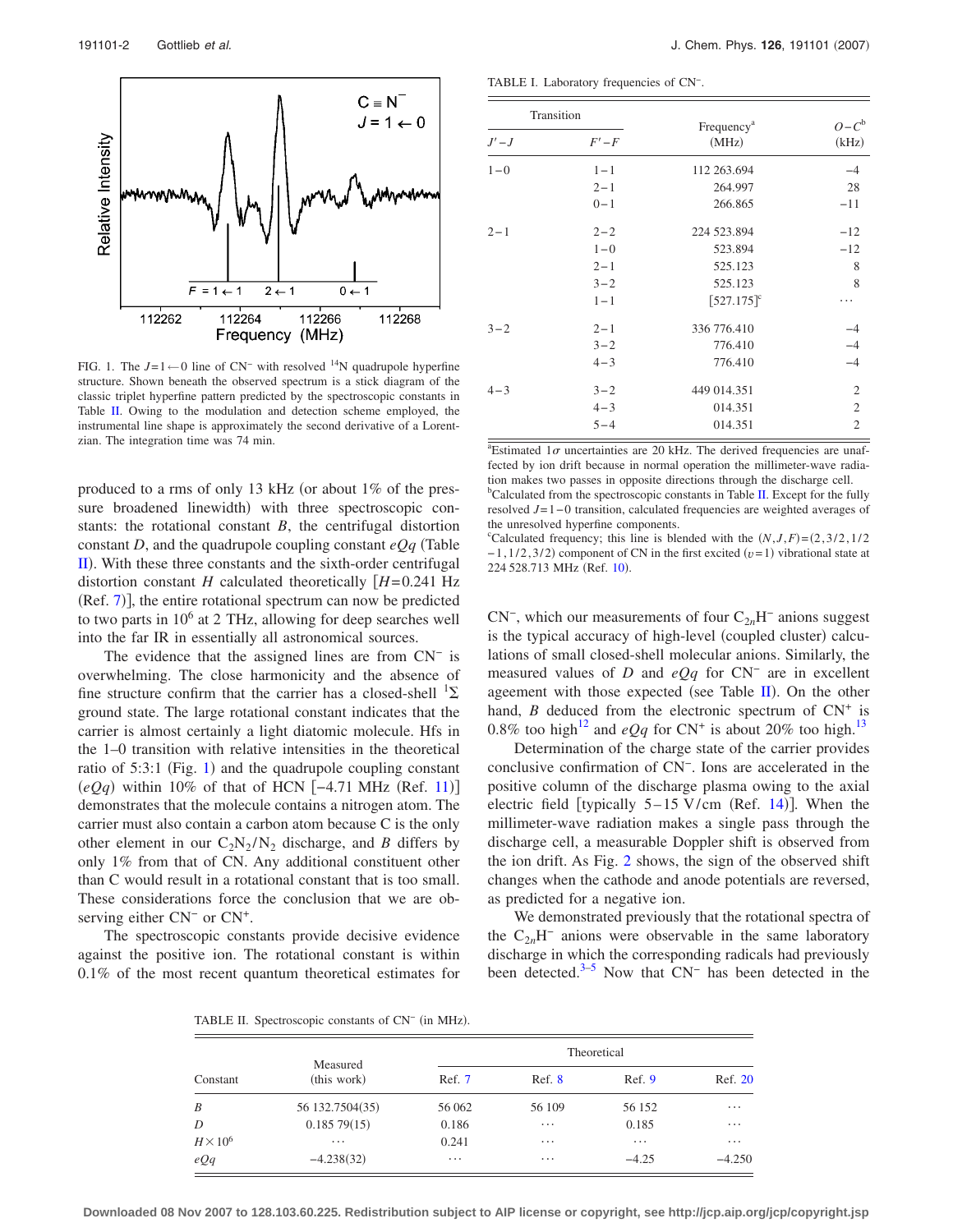<span id="page-2-2"></span>

FIG. 2. The *<sup>J</sup>*=3←2 line of CN<sup>−</sup> observed in single pass absorption with either positive or negative high voltage (HV) applied to the electrode near the radiation source; the electrode near the detector was maintained at ground potential. The integration time for each spectrum was approximately 25 min. The frequency shift derived from five pairs of measurements similar to those here  $(115 \pm 12 \text{ kHz})$  corresponds to an ion drift velocity of  $100\pm10$  m s<sup>-1</sup>.

same discharge as CN, other molecular anions containing the nitrile group such as  $C_3N^-$ ,  $C_5N^-$ ,  $H_2CCN^-$ , etc. may be detectable by the present technique. Many are of potential astrophysical interest, and all are probably produced under certain laboratory conditions.

The work here may aid the identification of  $CN^-$  in the IR. In addition to providing accurate rotational and centrifugal constants for the ground vibrational state, our detection establishes the discharge conditions and approximate concentration under which to observe it.

Owing to the difficulty in observing molecular anions by high-resolution spectroscopy, quantum theorists have attempted to calculate spectroscopic constants that are sufficiently accurate to aid the assignment of rotational spectra.<sup>7[,8,](#page-3-11)[15](#page-3-13)[,16](#page-3-14)</sup> Molecular structure calculations of anions are more difficult than those of neutral molecules and cations,<sup>15</sup> yet rotational constants obtained from coupled cluster calculations are in suprisingly good agreement with experiment. Theoretical rotational constants of CN<sup>−</sup> in the ground vibrational state<sup> $7-9$ </sup> agree to better than 0.1% with our measured value here (Table  $II$ ), and a nearly comparable level of accuracy in the calculations is achieved for the  $C_{2n}H^-$  anions.<sup>3–[5](#page-3-2)</sup> This agreement between theory<sup>7[–9](#page-3-5)</sup> and experiment for CN<sup>−</sup> is gratifying, but a more critical assessment will require additional measurements of new molecular ions such as  $C_3N^-$ , etc. Specifically, it remains to be established whether the same theoretical methods applied to OH<sup>−</sup> and CN<sup>−</sup> (Refs. [7](#page-3-4)-9 and [15](#page-3-13)) predict accurate spectroscopic constants for larger molecular anions and nonlinear ones.

The production of  $CN^-$  in our discharge is not fully understood. Two possible routes are (i) dissociative attachment to  $C_2N_2$  to produce  $CN^-$  and CN (Ref. [6](#page-3-3)) or (ii) radiative electron attachment to CN which is produced at a fairly high concentration in the discharge. Because it is a one-step process from the abundant precursor, dissociative attachment might account for the fairly high observed concentration of CN−. Mass spectrometric measurements have shown that the cross section for dissociative attachment is a maximum at about  $3$  eV (Ref. [6](#page-3-3))—i.e., comparable to the electron energies in our low pressure glow discharge.<sup>17</sup> These measurements also show that the yield of CN<sup>−</sup> by dissociative attachment to other molecules containing the nitrile group  $(e.g.,)$  $CH_3CN$  and  $C_6H_5CN$ ) is several orders of magnitude lower[.6](#page-3-3)[,18](#page-3-16) Comparison of the abundances of CN<sup>−</sup> in discharges through CH<sub>3</sub>CN, C<sub>6</sub>H<sub>5</sub>CN, etc. might help establish whether this is the dominant process for the formation of CN<sup>−</sup> here. The CN radical is also observed in discharges through precursor gases that do not contain the nitrile group (e.g., CO and  $N_2$ , or CH<sub>4</sub> and  $N_2$ ). Detection of CN<sup>-</sup> in these discharges, with concentrations proportional to that of CN, might indicate whether CN<sup>−</sup> is formed by direct radiative electron attachment rather than by dissociative attachment to stable precursors. Now that CN<sup>−</sup> has been detected, the work here suggests a way to find yet other molecular anions. For example, laboratory experiments show that  $C_3N^-$  is formed by dissociative attachment to  $HC_3N$ ,<sup>[19](#page-3-17)</sup> so by analogy with formation of  $CN^-$  from  $C_2N_2$ , the rotational spectrum of  $C_3N^-$  may be detectable in a discharge through HC<sub>3</sub>N.

The  $CN^+$  cation may also be detectable in our  $C_2N_2$ discharge. The rotational spectrum of  $CN<sup>+</sup>$  has not been observed directly in the  ${}^{1}\Sigma$  ground state, but *B* was derived from the electronic spectrum.<sup>12</sup> The high abundance of  $CN^$ in our discharge and the larger polarity of  $CN^+$  [1.2 D (Ref. [20](#page-3-12)) versus 0.65 D] imply that  $CN^+$  is a good candidate for detection by the present technique. If  $CN^+$  is detected, it would be one of the few cases in which a molecular radical, anion, and cation are observed in the same source by highresolution spectroscopy.  $CN^+$ , however, is probably a poor candidate for detection in the interstellar gas, because it reacts with the dominant  $H_2$  in a very fast bimolecular reaction.<sup>21</sup>

The CN<sup>−</sup> anion has long been suggested as an interstellar molecule, $2^{22-24}$  $2^{22-24}$  $2^{22-24}$  because CN is very abundant in galactic sources<sup>[25](#page-3-21)[,26](#page-3-22)</sup> and its electron affinity is high. If  $CN^-$  is detected in the interstellar gas, it might be feasible to derive the electron concentration (fractional ionization) from its measured abundance provided the formation and destruction processes are understood[.24](#page-3-20) The rotational spectrum of CN<sup>−</sup> is very sparce, with transitions in the radio band only every 112 GHz, so not many lines are accessible to existing radio telescopes. Petrie predicts on the basis of chemical model calculations<sup>24</sup> that  $CN$ <sup>-</sup> may be detectable in the circumstellar envelope of the late-type carbon rich star IRC+10216, and there is already tentative evidence for the 2–1 line of  $CN^-$  in this source.<sup>27</sup> Now that precise line frequencies are in hand, sensitive searches for CN<sup>−</sup> in a variety of astronomical sources are appropriate.

The authors thank A. Dalgarno, M. Guélin, and T. Dame for discussions concerning negative ions in space; H. Gupta and J. F. Stanton for communicating results of their quantum calculations prior to publication; and E. S. Palmer for assistance with the microwave electronics.

<span id="page-2-0"></span><sup>&</sup>lt;sup>1</sup> J. C. Rienstra-Kiracofe, G. S. Tschumper, H. F. Schaefer III, S. Nandi,

and G. B. Ellison, Chem. Rev. (Washington, D.C.)  $102$ ,  $231$  ( $2002$ ).

<span id="page-2-1"></span> $2$ S. E. Bradforth, E. H. Kim, D. W. Arnold, and D. M. Neumark, J. Chem.